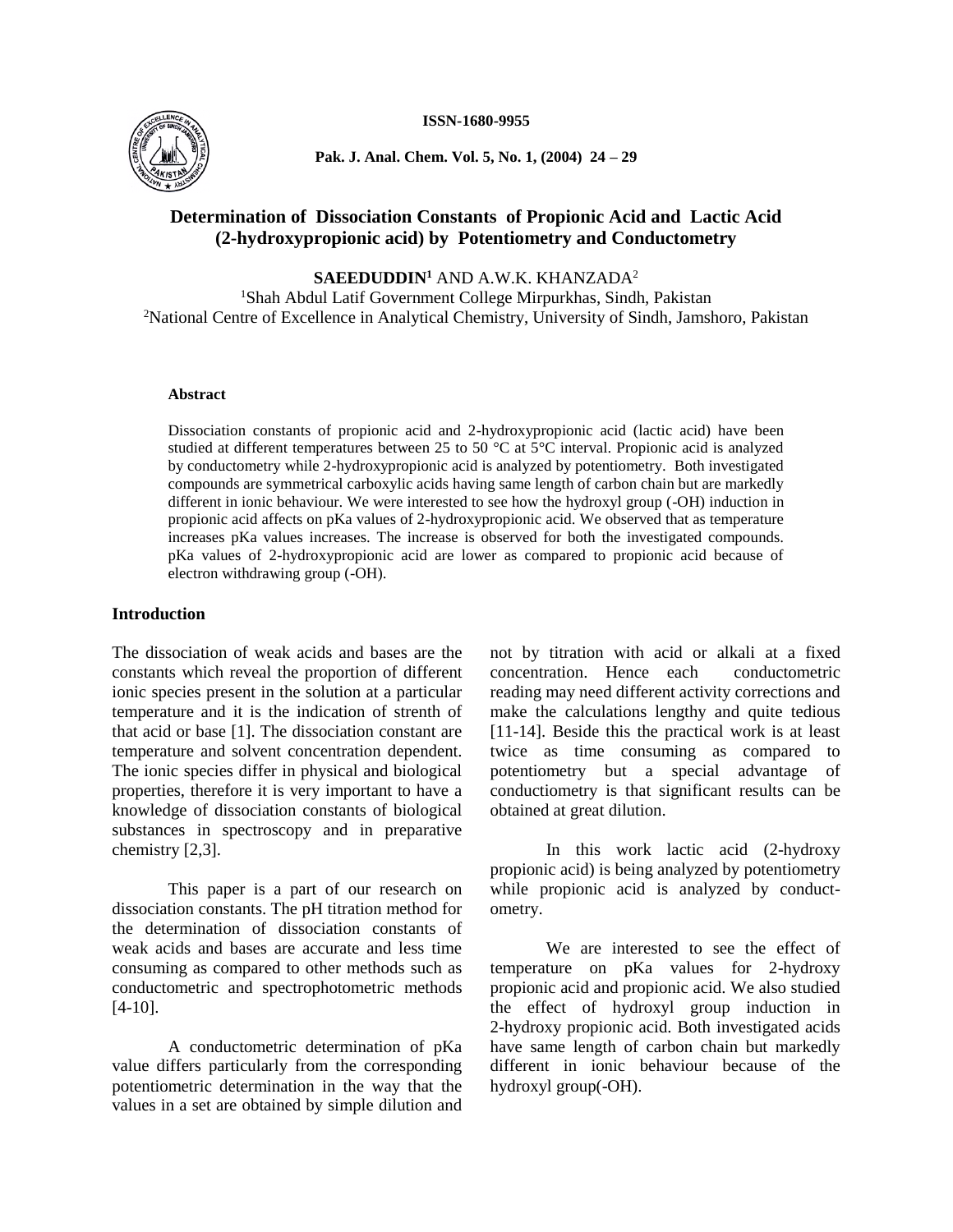## *Theory for Potentiometric Data*

Any monobasic acid HA dissocitae as follows:-

$$
HA \xrightarrow{\longrightarrow} H^+ + A^-\tag{1}
$$

$$
K_a^C = \frac{\left[H^+\right]\left[A^-\right]}{\left[HA\right]}
$$
 (2)

$$
pK_a^C = pH + \log \left[\frac{HA}{A^-}\right]
$$
 (3)

Where the term in square bracket [ ] represent molar concentration.  $pK_a^C$ is concentration ionization constant. When titrating an acid with base, electric neutrality gives :

$$
[A-] + [OH-] = [Na+] + [H+] \tag{4}
$$

or 
$$
[A^-] = [Na^+] - [OH^-] + [H^+]
$$
 (5)

If  $C<sub>o</sub>$  is the total ion concentration of acid taken, then

$$
C_0 = [A-] + [HA]
$$
 (6)

$$
[HA] = C_0 - [A^{\dagger}] \tag{7}
$$

Substituting the values of [A<sup>-</sup>] from Eq. (5) in Eq. (7) we get

$$
[HA] = C_0 - [Na^+] + [OH^-] - [H^+]
$$
 (8)

Eq.  $(2)$ ,  $(3)$  and  $(8)$  have been used to calculate  $pK_a^C$  values using no approximation.

The general formulation of the relationship between the concentration of an ion C<sup>i</sup> and its acticity coefficient  $Y_i$  is based on the work of Debye-Hückel [2,3]. An important term in the formulation is the ionic strength, written as I and is defined as :

$$
I = \frac{1}{2} \Sigma C_i z_i^2 \tag{9}
$$

Where  $C_i$  is the molar concentration and  $z_i$ is the valency of ion respectively and  $\Sigma$  denotes summation over i. According to Debye-Hükel

theory, the activity coefficient  $\gamma_i$  of an ion of valency  $z_i$  is related to the ionic strength I by :

$$
-\log\gamma_{i} = \frac{Az_{i}^{2}\sqrt{I}}{1 + Ba_{i}\sqrt{I}}
$$
 (10)

The term A and B are Debye–Hückle constants which vary with the dielectric constant and temperature of the solvent [16]. The term ai is the ionic size parameter, that is the mean distance of approach of the ions, for which  $4.5 \times 10^{-10}$  m may be taken as an average value. The thermodynamic ionization or dissociation constants can be written as [10].

$$
K_{a}^{T} = \frac{a_{H^{+}} \cdot a_{A^{-}}}{a_{H A}}.
$$
 (11)

Where

 $a_{H^+}$  = pH,  $a_{A^-}$  =  $[A^-]\gamma_{A^-}$  and  $a_{HA}$  = [HA]  $\gamma_{HA}$  (12)

In which the term  $\gamma_i$  activity coefficient calculated by means of Eq  $(10)$  and term  $a_i$  is the activity of respective ion.

Hence at a temperature of  $20^{\circ}$ C concentration ionization constant  $(pK_a^c)$  can be converted to thermodynamic ionization constant  $(pK_a^T)$  by using Eq. (11).

$$
pK_a^T = pK_a^C + \frac{0.507\sqrt{I}}{1 + 1.5\sqrt{I}}
$$
 for acids (13)

### *Theory for Conductiometry*

A weak acid dissociate according to Eq. (14)

$$
HA \xrightarrow{\longrightarrow} H^+ + A^-\tag{14}
$$

$$
K_a^C = \frac{\left[H^+\right]\left[A^-\right]}{\left[HA\right]}
$$
 (15)

If the degree of dissociation is  $\alpha$ , then [H<sup>+</sup>]  $= \alpha$ , [A<sup>-</sup>] = C  $\alpha$  and [HA] = C(1- $\alpha$ ) where terms in square bracket are molar concentration in moles/liters or mole/kg.

Eq. (15) can be written in term of  $\alpha$ ,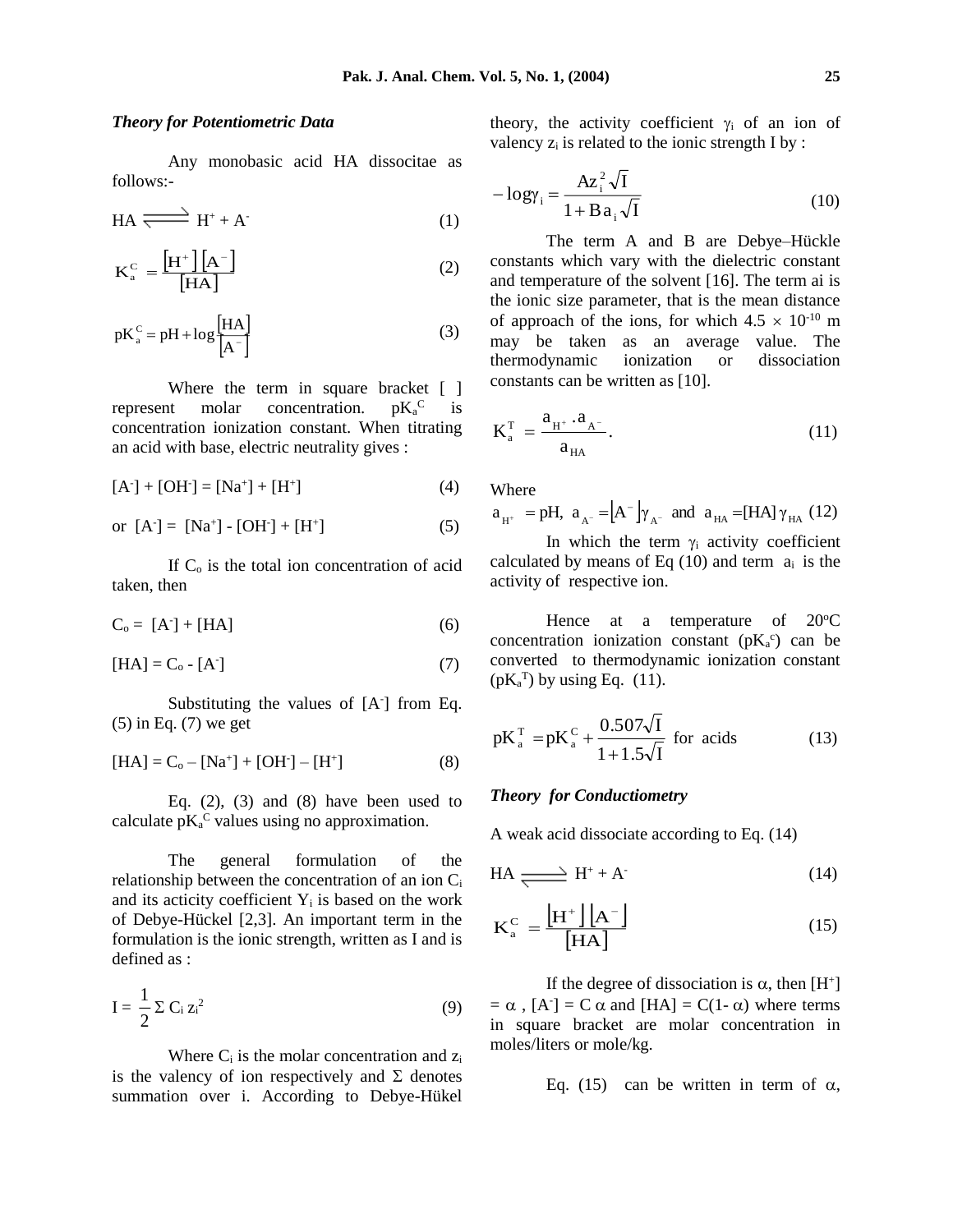| Table-1 Effect of Temperature on pKa Values & $\Delta G$ values of Propionic acid & 2-hydroxypropionic acid in aqueous media. |  |  |  |
|-------------------------------------------------------------------------------------------------------------------------------|--|--|--|
|                                                                                                                               |  |  |  |

| <b>Organic Compound</b> | <b>Temperature C</b> |                   | pKa Values evaluated | $pK_a^T$ Values reported* | $\Delta G$ kJ/mol |
|-------------------------|----------------------|-------------------|----------------------|---------------------------|-------------------|
|                         |                      | $\mathbf{pK_a^C}$ | $pK_a^T$             |                           |                   |
| Propionic               | 25                   | $4.842 \pm 0.01$  | $4.855 \pm 0.01$     | 4.874                     | 27.706            |
| acid                    | 30                   | $4.850\pm0.02$    | $4.863 \pm 0.01$     |                           | 28.221            |
|                         | 35                   | $4.860\pm0.01$    | $4.873 \pm 0.02$     |                           | 28.744            |
|                         | 40                   | $4.873 \pm 0.009$ | $4.885 \pm 0.01$     |                           | 29.284            |
|                         | 45                   | $4.884 \pm 0.02$  | $4.897 \pm 0.01$     |                           | 29.824            |
|                         | 50                   | $4.988 \pm 0.01$  | $4.978 \pm 0.02$     |                           | 30.380            |
| 2-hydroxy               | 25                   | $3.873 \pm 0.006$ | $3.919\pm0.01$       | $3.86**$                  | 22.363            |
| propionic acid          | 30                   | $3.896 \pm 0.009$ | $3.942 \pm 0.008$    |                           | 22.681            |
|                         | 35                   | $3.905 \pm 0.006$ | $3.942 \pm 0.008$    |                           | 23.309            |
|                         | 40                   | $3.942 \pm 0.008$ | $3.992 \pm 0.006$    |                           | 23.932            |
|                         | 45                   | $3.994 \pm 0.01$  | $4.041 \pm 0.007$    |                           | 24.610            |
|                         | 50                   | $4.028 \pm 0.009$ | $4.076 \pm 0.006$    |                           | 25.217            |

**\*Reference [1] \*\*Reference [17].**

$$
K_a^c = \frac{C\alpha^2}{1-\alpha} \tag{16}
$$

In conductometry  $\alpha$  is defined as

$$
\alpha = \frac{\Lambda_c}{\Lambda_0} \tag{17}
$$

Where  $\Lambda_c$  is equivalent conductance at some concentration C and  $\Lambda_0$  is equivalent conductance at zero concentration or at infinite dilution.  $\Lambda_c = 1000L/c$  in which  $\Lambda$  is specific conductance in S-cm-1 . For uni-univalent electrolytes like HCOOH, CH3COOH where ionic strength I=C, we have  $[1, 2, 7]$ .

$$
\log K_a^{\text{T}} = \log K_a^{\text{c}} - 2A \ (\alpha C)^{0.5} \tag{18}
$$

At  $25^{\circ}$ C in aqueous solutions for univalent ions

$$
\wedge = \frac{1.823 \times 10^6}{\left(\varepsilon_r \, \text{T}\right)^{3/2}}\tag{19}
$$

Here  $\varepsilon_r$  is relative permittivity and T is the temperature in K. Eq. (18) then reduces to:

$$
\log K_a^{\text{T}} = \log K_a^{\text{c}} - 1.0230 \, (\alpha C)^{0.5} \tag{20}
$$

Where  $K_a^T$  is thermodynamic and  $K_a^C$  is concentration ionization constant.  $K_a^T$  does not depend on concentration while  $K_a^C$ is concentration dependent.

#### **Results and Discussion**

Results summarized in Table 1 show the effect of temperature on pKa values and  $\Delta G$  values of propionic acid and 2-hydroxypropionic acid. In case of propionic acid conductometric method is used to see the effect of temperature. As temperature increases from 25 to 50 °C with 5°C interval, pKa values increase from 4.842 to 4.988 and totle increase is 0.146 unit. Minimum increase of (0.008) in pKa values is marked between 25 to 30 °C while maximum increase of (0.104) unit is between 45 to 50 °C.

2-hydroxypropionic acid is analysed by potentiometric method. Potentiometric data shows that as the temperature increases from 25 to 50  $^{\circ}$ C, pKa values also increase from 3.896 to 4.028 and totle increse is 0.155 units. Minimum increase in pKa values is observed between 30 to 35°C which is 0.009 unit while maximum increase of 0.052 unit is noticed when temperature increases from 40 to 45 °C.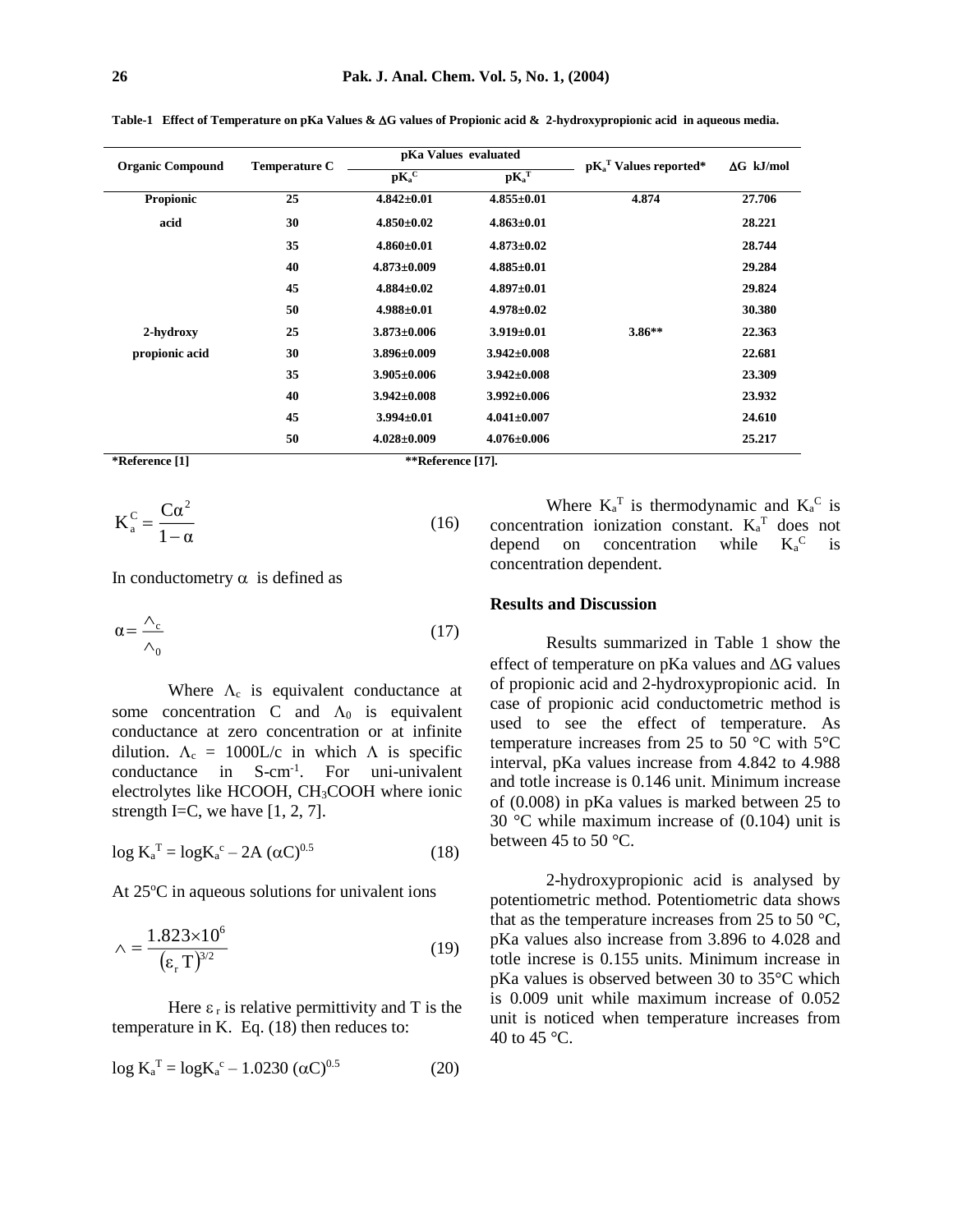Both investigated compounds shows same parabolic curve when temperature increases. The equation of parabolic curves are as under:

(i) Propionic acid  $y = 0.0003x^2 - 0.0158x + 5.0909$   $R^2 = 0.9211$ (ii) 2-Hydroxypropionic acid  $y = 0.0002x^2 - 0.0071x + 3.9909$   $R^2 = 0.9852$ 

where  $y = pK_a^T$  and x is the temperature in  $\mathrm{C}$ .

Results presented for both compounds show good agreement with the reported results [1,17]. Actually when an electrolyte is dissolved in a solvent (aqueous or non-aqueous), dissociation of solute is not independent, few forces become operative i.e. nature of electrolyte (strong or weak), hydrogen bonding, dielectric constant of solvent which varies with temperature, polarity of solvent in which electrolyte is dissolved and ionic size. Change in pKa values of particular compound is a result of all these effect which bring structural change in compound which in turn effect on ionization of substance as a result pKa values changes.

The effect of temperature on Gibb's free energy  $(\Delta G)$  of propionic and 2-hydroxypropionic acid also follow parabolic equations. The equations are as under:

| (i) |  | Propionic acid |
|-----|--|----------------|
|     |  |                |

 $y = 0.0002x^2 + 0.0923x + 25.275$   $R^2 = 1$ 

## (ii) 2-Hydroxypropionic acid

 $y = 0.0012x^2 - 0.03x + 20.821$   $R^2 = 0.9969$ 

Thermodynamic parameter  $(\Delta G)$  values offer interesting insight into acid–base behaviour particularly with regards to solvation effect.  $\Delta G$ values are calculated by using equation given in [18,19]. Both compounds show nearly same pattern but  $\Delta G$  values are higher for propionic acid as compare to 2-hydroxypropionic acid.

A closer inspection of Table1 further shows that both  $pK_a^c$  and  $pK_a^T$  values are higher in case of propionic acid as compared to 2 hydroxypropionic acid. As hydroxyl group (-OH) is introduced in propionic acid, pKa values drops, although both compounds have same length of carbon chain.

OH

the contract of the contract of the contract of  $CH<sub>3</sub>– CH<sub>2</sub> – COOH$   $CH<sub>3</sub>– CH – COOH$ Propionic acid 2-hydroxypropionic acid

pKa values drop in case of 2 hydroxypropionic acid is in accordance with the Hammett's equation [20,21].

$$
\log K_i - \log K_o = \rho \sigma
$$

where  $K_0$  is the acidity constant of unsubstituted acid and  $K_i$  is the acidity constant of substituted acid. The parameter  $\sigma$  is called the reaction constant, which is different for each substrate. According to Hammett's equation electron withdrawing (-OH) substituent decrease the pK<sub>a</sub> values and have positive  $\sigma$  values while electron donating group  $(-CH_3)$  increase the pKa values and have negative  $\sigma$  values.

Keeping in view the Hammett's equation we can say that results presented in Table1 shows lower  $pK_a$  values when  $(-OH)$  group is substituted in 2-hydroxpropionic acid. The values of the substituent constants are dependent on the nature of substituents and position of substituent.

 After going through the experimental data, it is concluded that as temperature increases pka values increases for both investigated compounds but pKa values of 2-hydroxypropionic acid (substituted compound) are lower as compare to propionic acid (unsubstituted compound) because a electron with drawing substitutent i.e. (-OH) is introduced in straight chain of propionic acid.

## **Experimental set up for conductometric data**  *Preparation of Propionic acid Solution*

7.5 ml of propionic acid having purity of 99.5 percent and density 0.99 was taken in 100ml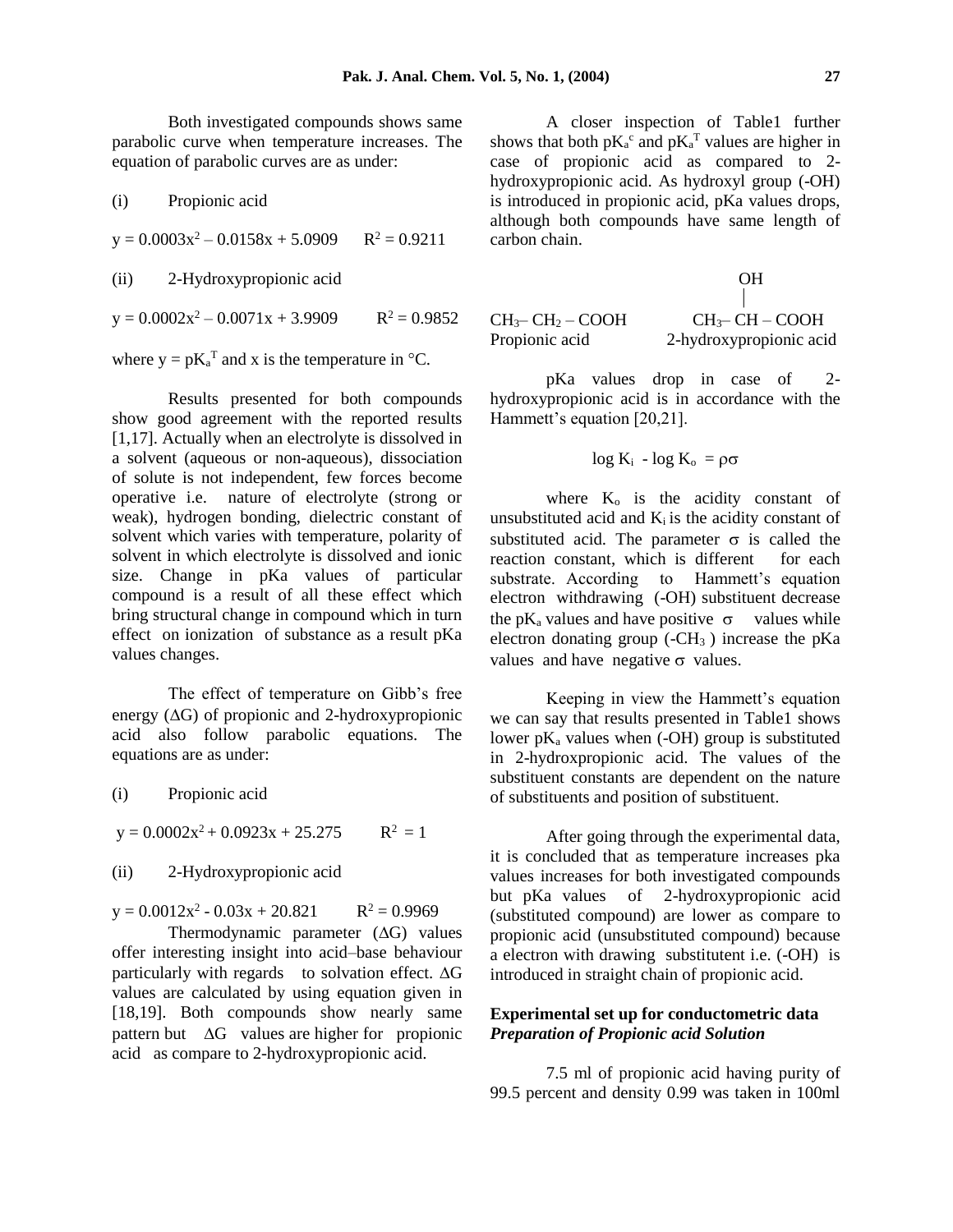volumetric flask and volume was made upto mark with distilled water. It was standardized potentiometrically with 0.1 M sodium hydroxide. Again the series of molar solution of different concentration were prepared by successive dilution method.

### **Experimental Procedure**

The instrument used was PHILIPS PW 9527 digital conductivity meter (4-digits) with an accuracy of  $\pm 0.15$  percent. The cell used was PW 9550/60. Its cell constant was determined by standard 1M potassium chloride solution, and the cell constant was 0.872 cm-1 . Computer program was written in GW-BASIC language and alteration in this program continued till deviation in successive values of  $\Lambda_0$  was less then or equal to  $10^{-9}$ .

#### **Experimental set up for potentiometric data**

Double distilled deionized conductivity water  $(1.0\times10^{-6} \text{ Scm}^{-1})$  was used throughout the experiment. Stock solutions of  $4\times10^{-2}$  M 2-hydroxypropionic acid in water and 0.1 M sodium hydroxide were prepared. Sodium hydroxide solution was standardized with potassium hydrogen phthalate (dried at 120°C) by potentiometric method. The potentiometric titrations were performed in a thermostated double walled glass cell containing 50 ml of sample solution with sodium hydroxide.

The pH was determined with PHILLIPS PW 9420 digital pH-Meter which was coupled with Ingold combined glass and Ag/AgCl reference electrode saturated with potassium chloride. The temperature of the cell kept constant by circulating water from JULABO HC thermostated bath with accuracy  $\pm$  0.1°C.

Prior to experiment, pH meter was calibrated with 0.05 M potassium hydrogen phthalate (pH at 25  $^{\circ}$ C = 4.005) and potassium dihydrogen phosphate and disodium hydrogen phosphate, each  $0.025$  M (pH<sub>25°C</sub> = 6.863) in aqueous media [22].

Sample solution was kept mixed by stirring with magnetic stirrer and inert by bubbling nitrogen gas which was dried and purified by passing through Fieser's solution [1]. For dispensing titrant, Mettler burette DV-10 accurate to  $\pm 0.01$  ml was used.

The potentiometric measurments were performed on sample solution at different temperatures. The potentiometric data was analysed by computer program written in GW-BASIC for calculation of dissociation constants of monobasic acids.

## **Conclusion**

It is concluded from the results that –OH group induction in propionic acid decreases the pK<sup>a</sup> values. Both propionic acid and 2-hydroxypropionic acid show same parabolic curve when temperature increases.

Gibbs free energy  $(\Delta G)$  values increases with increasing temperature and both compounds show nearly the same pattern but  $\Delta G$  values are higher for propionic acid as compared to 2 hydroxypropionic acid.

## **References**

- 1. A. Albert and E.P. Sergeant, "The determination of ionization constant", A Laboratory manual  $3<sup>rd</sup>$  Edn., Chapman & Hall, London (1984).
- 2. A. Albert, "Selective Toxicity" 6<sup>th</sup> Edn., Chapman and Hall, London (1979).
- 3. G.B. Berlin and D.D. Perrin, "Technique of Organic Chemistry" (Ed. A. Weissbrger), Wiley Interscience, NewYork, 1981.
- 4. W.A. McBryde, Talanta, 21 (1974) 187.
- 5. R.W. Ramette, J. Chem. Edu., 44 (1974) 647.
- 6. G. Papanastasiou, I. Ziogas & I. Moumtsiz, Talanta, 35 (1986) 213.
- 7. A.G. Gonalez, D. Rosales, J.L.H. Ariza & A.G. Paraz, Talanta, 35 (1988) 249.
- 8. Saeeduddin, A.W.K. Khanzada & A.T. Mufti, Pak. J. Pharm. Sci. **9(1)** 21 (1996).